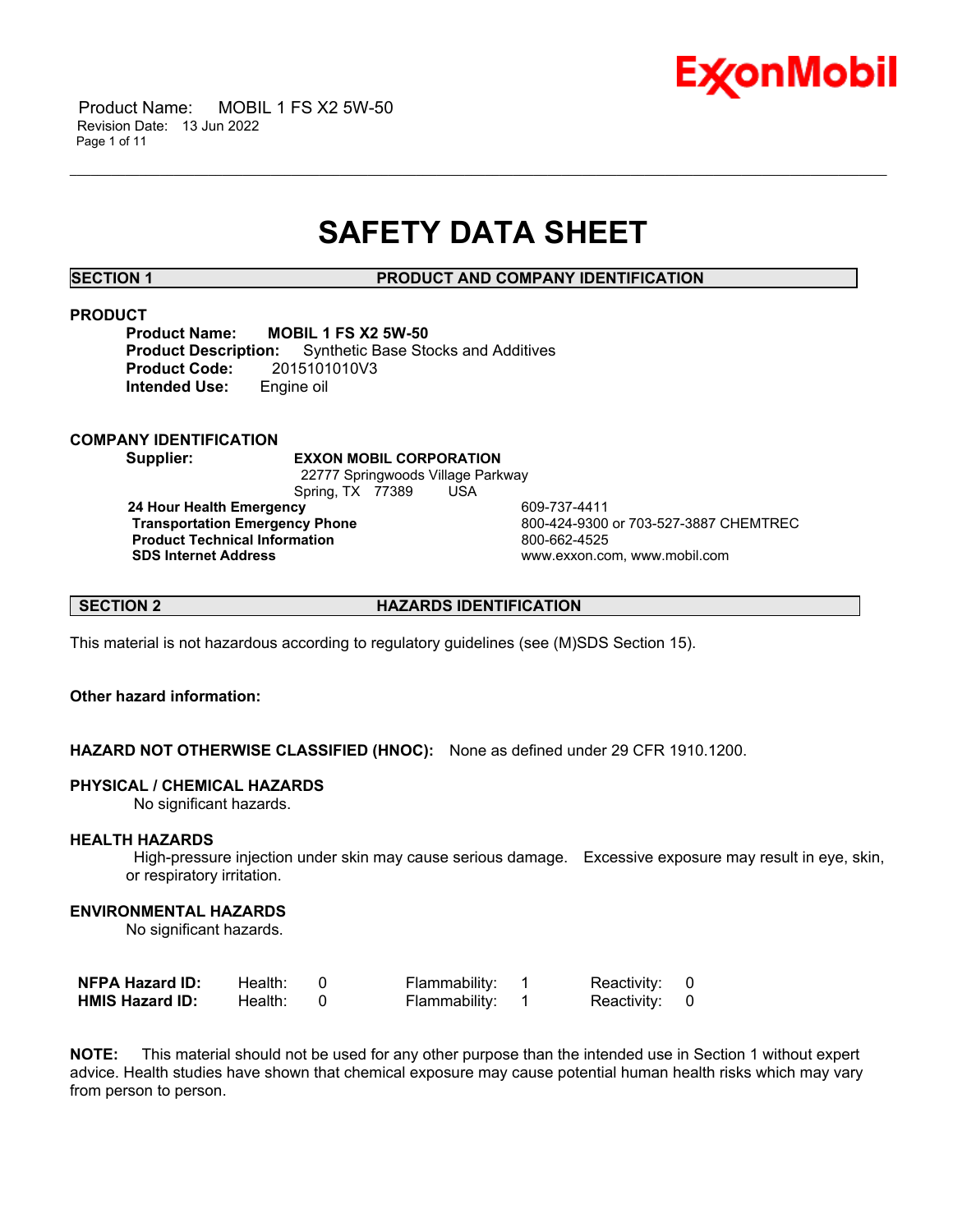

 Product Name: MOBIL 1 FS X2 5W-50 Revision Date: 13 Jun 2022 Page 2 of 11

#### **SECTION 3 COMPOSITION / INFORMATION ON INGREDIENTS**

This material is defined as a mixture.

#### **Hazardous Substance(s) or Complex Substance(s) required for disclosure**

| <b>Name</b>                                                             | CAS#                |                | <b>GHS Hazard Codes</b>         |
|-------------------------------------------------------------------------|---------------------|----------------|---------------------------------|
|                                                                         |                     | Concentration* |                                 |
| C14-16-18 ALKYL PHENOL                                                  | <b>CONFIDENTIAL</b> | $0.1 - 5.1\%$  | H317, H373                      |
| LUB OILS (PET), HYDROTREATED NEUTRAL OIL-<br>IBASEDC20-50               | 72623-87-1          | $1 - 5\%$      | H304                            |
| LUBRICATING OILS (PETROLEUM), HYDROTREATED<br><b>INEUTRAL OIL-BASED</b> | 72623-86-0          | $1 - 5\%$      | H304                            |
| <b>ISEVERELY HYDROTREATED HEAVY PARAFFINIC</b><br><b>DISTILLATE</b>     | 64742-54-7          | $60 - 570%$    | H304                            |
| <b>ZINC ALKYL DITHIOPHOSPHATE</b>                                       | 113706-15-3         | $0.1 - 5.1\%$  | H303, H315, H318, H401,<br>H411 |
| ZINC BIS(O,O-DIISOOCTYL) BIS(DITHIOPHOSPHATE)                           | 28629-66-5          | $0.1 - 5.1\%$  | H315, H318, H401, H411          |

\_\_\_\_\_\_\_\_\_\_\_\_\_\_\_\_\_\_\_\_\_\_\_\_\_\_\_\_\_\_\_\_\_\_\_\_\_\_\_\_\_\_\_\_\_\_\_\_\_\_\_\_\_\_\_\_\_\_\_\_\_\_\_\_\_\_\_\_\_\_\_\_\_\_\_\_\_\_\_\_\_\_\_\_\_\_\_\_\_\_\_\_\_\_\_\_\_\_\_\_\_\_\_\_\_\_\_\_\_\_\_\_\_\_\_\_\_\_

\* All concentrations are percent by weight unless material is a gas. Gas concentrations are in percent by volume.

As per paragraph (i) of 29 CFR 1910.1200, formulation is considered a trade secret and specific chemical identity and exact percentage (concentration) of composition may have been withheld. Specific chemical identity and exact percentage composition will be provided to health professionals, employees, or designated representatives in accordance with applicable provisions of paragraph (i).

#### **SECTION 4 FIRST AID MEASURES**

#### **INHALATION**

Remove from further exposure. For those providing assistance, avoid exposure to yourself or others. Use adequate respiratory protection. If respiratory irritation, dizziness, nausea, or unconsciousness occurs, seek immediate medical assistance. If breathing has stopped, assist ventilation with a mechanical device or use mouth-to-mouth resuscitation.

#### **SKIN CONTACT**

Wash contact areas with soap and water. If product is injected into or under the skin, or into any part of the body, regardless of the appearance of the wound or its size, the individual should be evaluated immediately by a physician as a surgical emergency. Even though initial symptoms from high pressure injection may be minimal or absent, early surgical treatment within the first few hours may significantly reduce the ultimate extent of injury.

#### **EYE CONTACT**

Flush thoroughly with water. If irritation occurs, get medical assistance.

#### **INGESTION**

First aid is normally not required. Seek medical attention if discomfort occurs.

#### **SECTION 5 FIRE FIGHTING MEASURES**

#### **EXTINGUISHING MEDIA**

**Appropriate Extinguishing Media:** Use water fog, foam, dry chemical or carbon dioxide (CO2) to extinguish flames.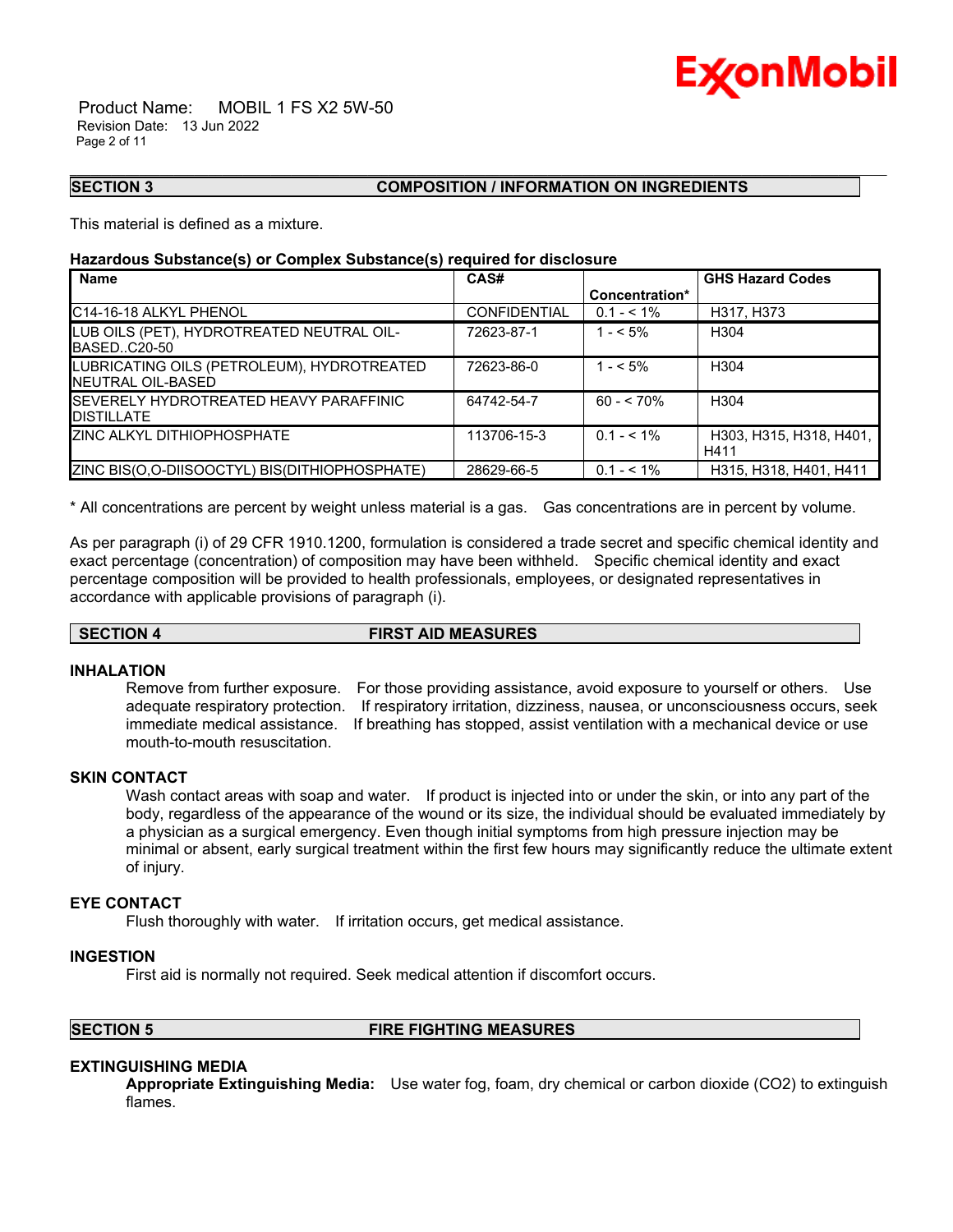

 Product Name: MOBIL 1 FS X2 5W-50 Revision Date: 13 Jun 2022 Page 3 of 11

#### **Inappropriate Extinguishing Media:** Straight Streams of Water

#### **FIRE FIGHTING**

**Fire Fighting Instructions:** Evacuate area. Prevent runoff from fire control or dilution from entering streams, sewers, or drinking water supply. Firefighters should use standard protective equipment and in enclosed spaces, self-contained breathing apparatus (SCBA). Use water spray to cool fire exposed surfaces and to protect personnel.

\_\_\_\_\_\_\_\_\_\_\_\_\_\_\_\_\_\_\_\_\_\_\_\_\_\_\_\_\_\_\_\_\_\_\_\_\_\_\_\_\_\_\_\_\_\_\_\_\_\_\_\_\_\_\_\_\_\_\_\_\_\_\_\_\_\_\_\_\_\_\_\_\_\_\_\_\_\_\_\_\_\_\_\_\_\_\_\_\_\_\_\_\_\_\_\_\_\_\_\_\_\_\_\_\_\_\_\_\_\_\_\_\_\_\_\_\_\_

**Hazardous Combustion Products:** Aldehydes, Incomplete combustion products, Oxides of carbon, Smoke, Fume, Sulfur oxides

#### **FLAMMABILITY PROPERTIES**

**Flash Point [Method]:** >200°C (392°F) [ASTM D-92] **Flammable Limits (Approximate volume % in air):** LEL: 0.9 UEL: 7.0 **Autoignition Temperature:** N/D

### **SECTION 6 ACCIDENTAL RELEASE MEASURES**

#### **NOTIFICATION PROCEDURES**

In the event of a spill or accidental release, notify relevant authorities in accordance with all applicable regulations. US regulations require reporting releases of this material to the environment which exceed the applicable reportable quantity or oil spills which could reach any waterway including intermittent dry creeks. The National Response Center can be reached at (800)424-8802.

#### **PROTECTIVE MEASURES**

Avoid contact with spilled material. See Section 5 for fire fighting information. See the Hazard Identification Section for Significant Hazards. See Section 4 for First Aid Advice. See Section 8 for advice on the minimum requirements for personal protective equipment. Additional protective measures may be necessary, depending on the specific circumstances and/or the expert judgment of the emergency responders.

For emergency responders: Respiratory protection: respiratory protection will be necessary only in special cases, e.g., formation of mists. Half-face or full-face respirator with filter(s) for dust/organic vapor or Self Contained Breathing Apparatus (SCBA) can be used depending on the size of spill and potential level of exposure. If the exposure cannot be completely characterized or an oxygen deficient atmosphere is possible or anticipated, SCBA is recommended. Work gloves that are resistant to hydrocarbons are recommended. Gloves made of polyvinyl acetate (PVA) are not water-resistant and are not suitable for emergency use. Chemical goggles are recommended if splashes or contact with eyes is possible. Small spills: normal antistatic work clothes are usually adequate. Large spills: full body suit of chemical resistant, antistatic material is recommended.

### **SPILL MANAGEMENT**

**Land Spill:** Stop leak if you can do it without risk. Recover by pumping or with suitable absorbent.

**Water Spill:** Stop leak if you can do it without risk. Confine the spill immediately with booms. Warn other shipping. Remove from the surface by skimming or with suitable absorbents. Seek the advice of a specialist before using dispersants.

Water spill and land spill recommendations are based on the most likely spill scenario for this material; however, geographic conditions, wind, temperature, (and in the case of a water spill) wave and current direction and speed may greatly influence the appropriate action to be taken. For this reason, local experts should be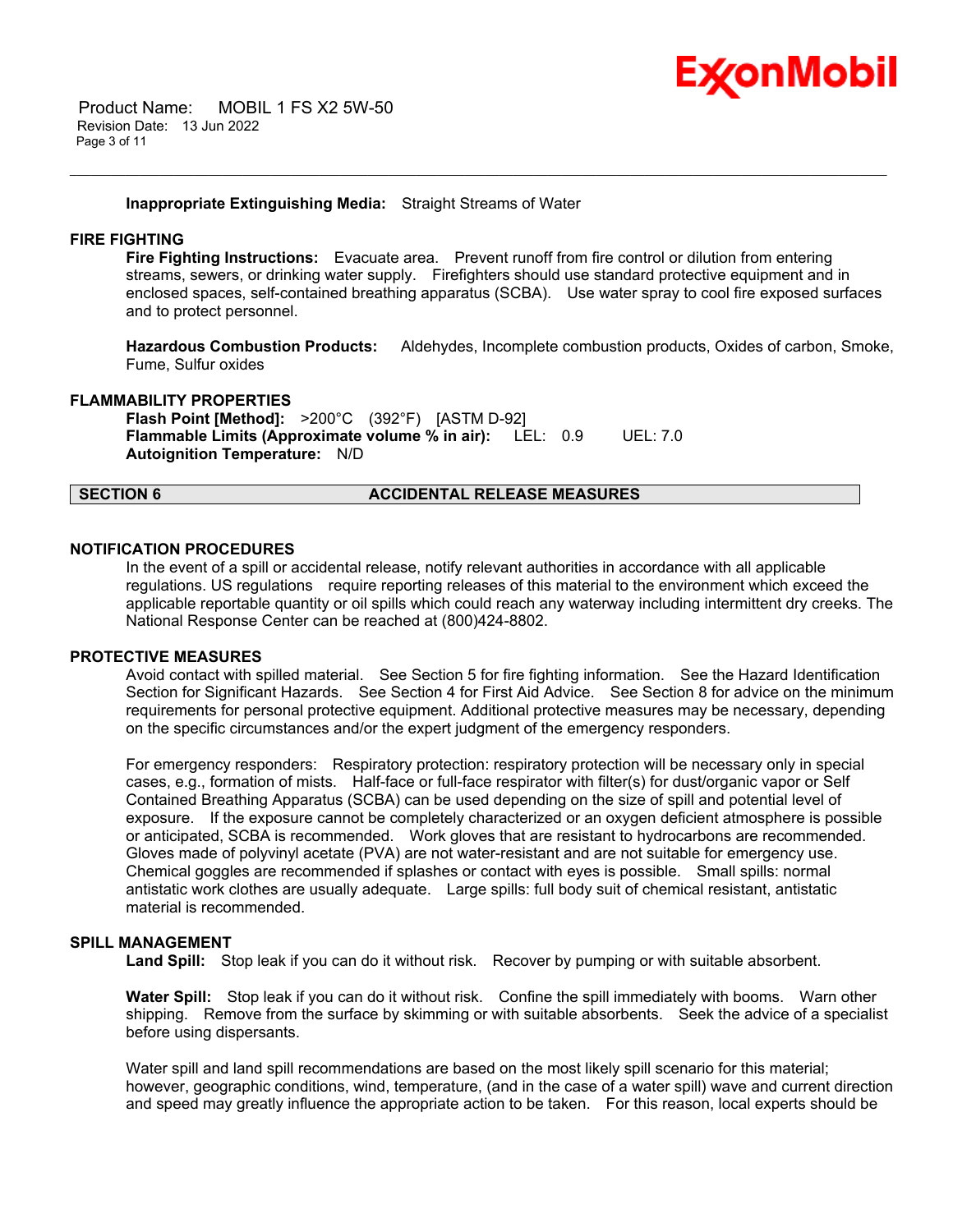

 Product Name: MOBIL 1 FS X2 5W-50 Revision Date: 13 Jun 2022 Page 4 of 11

consulted. Note: Local regulations may prescribe or limit action to be taken.

#### **ENVIRONMENTAL PRECAUTIONS**

Large Spills: Dike far ahead of liquid spill for later recovery and disposal. Prevent entry into waterways, sewers, basements or confined areas.

\_\_\_\_\_\_\_\_\_\_\_\_\_\_\_\_\_\_\_\_\_\_\_\_\_\_\_\_\_\_\_\_\_\_\_\_\_\_\_\_\_\_\_\_\_\_\_\_\_\_\_\_\_\_\_\_\_\_\_\_\_\_\_\_\_\_\_\_\_\_\_\_\_\_\_\_\_\_\_\_\_\_\_\_\_\_\_\_\_\_\_\_\_\_\_\_\_\_\_\_\_\_\_\_\_\_\_\_\_\_\_\_\_\_\_\_\_\_

#### **SECTION 7 HANDLING AND STORAGE**

#### **HANDLING**

Avoid contact with used product. Prevent small spills and leakage to avoid slip hazard. Material can accumulate static charges which may cause an electrical spark (ignition source). When the material is handled in bulk, an electrical spark could ignite any flammable vapors from liquids or residues that may be present (e.g., during switch-loading operations). Use proper bonding and/or ground procedures. However, bonding and grounds may not eliminate the hazard from static accumulation. Consult local applicable standards for guidance. Additional references include American Petroleum Institute 2003 (Protection Against Ignitions Arising out of Static, Lightning and Stray Currents) or National Fire Protection Agency 77 (Recommended Practice on Static Electricity) or CENELEC CLC/TR 50404 (Electrostatics - Code of practice for the avoidance of hazards due to static electricity).

**Static Accumulator:** This material is a static accumulator.

#### **STORAGE**

The type of container used to store the material may affect static accumulation and dissipation. Do not store in open or unlabelled containers. Keep away from incompatible materials.

#### **SECTION 8 EXPOSURE CONTROLS / PERSONAL PROTECTION**

#### **EXPOSURE LIMIT VALUES**

**Exposure limits/standards (Note: Exposure limits are not additive)**

| <b>Substance Name</b>         | <b>Form</b> | <b>Limit / Standard</b> |                  | <b>NOTE</b> | <b>Source</b> |
|-------------------------------|-------------|-------------------------|------------------|-------------|---------------|
| LUB OILS (PET), HYDROTREATED  | Inhalable   | <b>TWA</b>              | $5 \text{ mg/m}$ | N/A         | <b>ACGIH</b>  |
| NEUTRAL OIL-BASEDC20-50       | fraction.   |                         |                  |             |               |
| LUBRICATING OILS (PETROLEUM), | Inhalable   | <b>TWA</b>              | $5 \text{ mg/m}$ | N/A         | <b>ACGIH</b>  |
| HYDROTREATED NEUTRAL OIL-     | fraction.   |                         |                  |             |               |
| <b>BASED</b>                  |             |                         |                  |             |               |
| SEVERELY HYDROTREATED HEAVY   | Mist.       | <b>TWA</b>              | $5 \text{ mg/m}$ | N/A         | OSHA 71       |
| <b>PARAFFINIC DISTILLATE</b>  |             |                         |                  |             |               |
| SEVERELY HYDROTREATED HEAVY   | Inhalable   | <b>TWA</b>              | $5 \text{ mg/m}$ | N/A         | <b>ACGIH</b>  |
| <b>PARAFFINIC DISTILLATE</b>  | fraction.   |                         |                  |             |               |

**Exposure limits/standards for materials that can be formed when handling this product:** When mists/aerosols can occur the following are recommended:  $5 \text{ mg/m}^3$  - ACGIH TLV (inhalable fraction),  $5 \text{ mg/m}^3$  - OSHA PEL.

NOTE: Limits/standards shown for guidance only. Follow applicable regulations.

No biological limits allocated.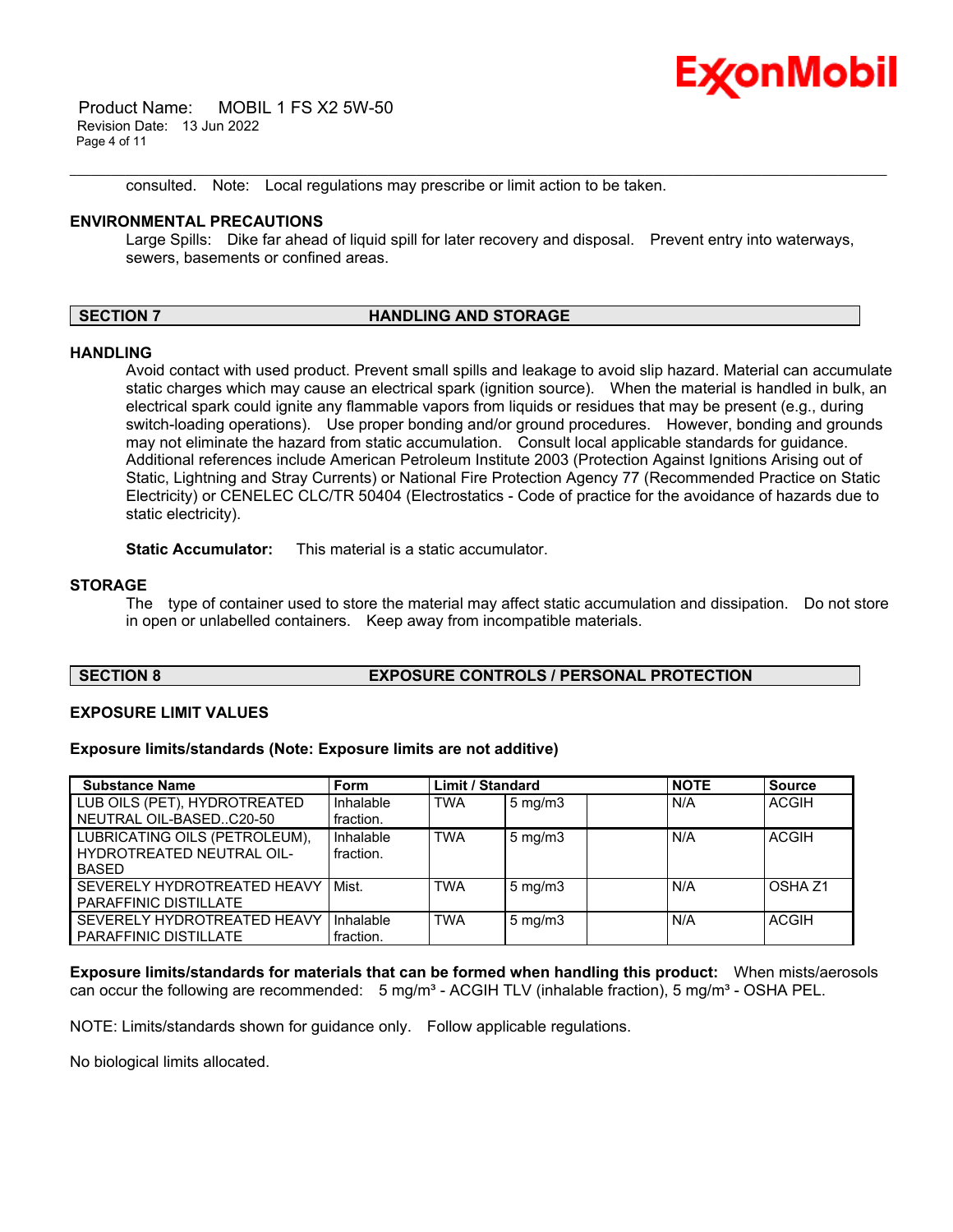## Ex⁄onMobil

 Product Name: MOBIL 1 FS X2 5W-50 Revision Date: 13 Jun 2022 Page 5 of 11

#### **ENGINEERING CONTROLS**

The level of protection and types of controls necessary will vary depending upon potential exposure conditions. Control measures to consider:

No special requirements under ordinary conditions of use and with adequate ventilation.

\_\_\_\_\_\_\_\_\_\_\_\_\_\_\_\_\_\_\_\_\_\_\_\_\_\_\_\_\_\_\_\_\_\_\_\_\_\_\_\_\_\_\_\_\_\_\_\_\_\_\_\_\_\_\_\_\_\_\_\_\_\_\_\_\_\_\_\_\_\_\_\_\_\_\_\_\_\_\_\_\_\_\_\_\_\_\_\_\_\_\_\_\_\_\_\_\_\_\_\_\_\_\_\_\_\_\_\_\_\_\_\_\_\_\_\_\_\_

#### **PERSONAL PROTECTION**

Personal protective equipment selections vary based on potential exposure conditions such as applications, handling practices, concentration and ventilation. Information on the selection of protective equipment for use with this material, as provided below, is based upon intended, normal usage.

**Respiratory Protection:** If engineering controls do not maintain airborne contaminant concentrations at a level which is adequate to protect worker health, an approved respirator may be appropriate. Respirator selection, use, and maintenance must be in accordance with regulatory requirements, if applicable. Types of respirators to be considered for this material include:

No special requirements under ordinary conditions of use and with adequate ventilation.

For high airborne concentrations, use an approved supplied-air respirator, operated in positive pressure mode. Supplied air respirators with an escape bottle may be appropriate when oxygen levels are inadequate, gas/vapor warning properties are poor, or if air purifying filter capacity/rating may be exceeded.

**Hand Protection:** Any specific glove information provided is based on published literature and glove manufacturer data. Glove suitability and breakthrough time will differ depending on the specific use conditions. Contact the glove manufacturer for specific advice on glove selection and breakthrough times for your use conditions. Inspect and replace worn or damaged gloves. The types of gloves to be considered for this material include:

No protection is ordinarily required under normal conditions of use.

**Eye Protection:** If contact is likely, safety glasses with side shields are recommended.

**Skin and Body Protection:** Any specific clothing information provided is based on published literature or manufacturer data. The types of clothing to be considered for this material include:

No skin protection is ordinarily required under normal conditions of use. In accordance with good industrial hygiene practices, precautions should be taken to avoid skin contact.

**Specific Hygiene Measures:** Always observe good personal hygiene measures, such as washing after handling the material and before eating, drinking, and/or smoking. Routinely wash work clothing and protective equipment to remove contaminants. Discard contaminated clothing and footwear that cannot be cleaned. Practice good housekeeping.

#### **ENVIRONMENTAL CONTROLS**

Comply with applicable environmental regulations limiting discharge to air, water and soil. Protect the environment by applying appropriate control measures to prevent or limit emissions.

#### **SECTION 9 PHYSICAL AND CHEMICAL PROPERTIES**

**Note: Physical and chemical properties are provided for safety, health and environmental considerations only and may not fully represent product specifications. Contact the Supplier for additional information.**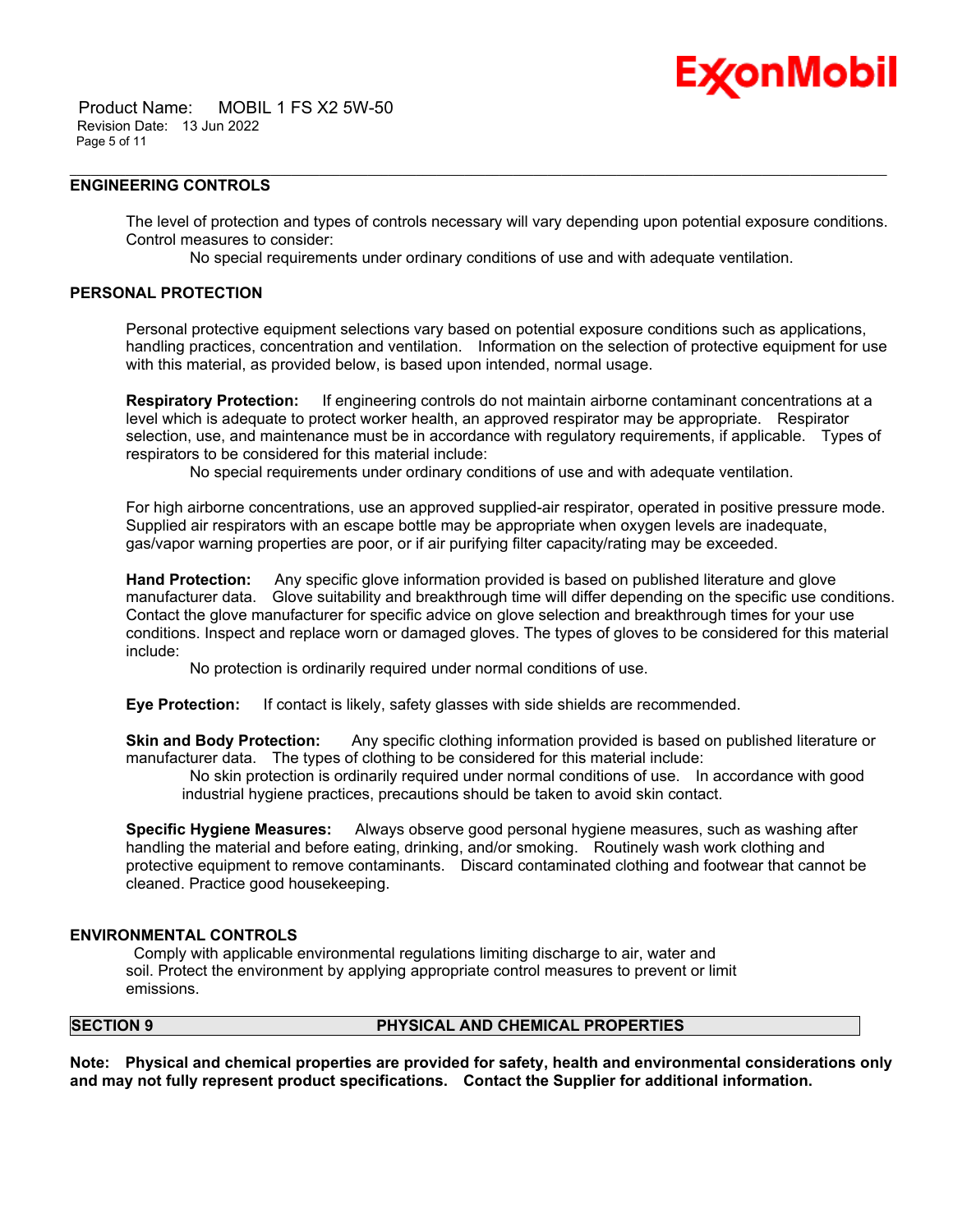

 Product Name: MOBIL 1 FS X2 5W-50 Revision Date: 13 Jun 2022 Page 6 of 11

### **GENERAL INFORMATION**

**Physical State:** Liquid **Color:** Brown **Odor:** Characteristic **Odor Threshold:** N/D

#### **IMPORTANT HEALTH, SAFETY, AND ENVIRONMENTAL INFORMATION Relative Density (at 15.6 °C):** 0.841 [ASTM D4052] **Flammability (Solid, Gas):** N/A **Flash Point [Method]:** >200°C (392°F) [ASTM D-92] **Flammable Limits (Approximate volume % in air):** LEL: 0.9 UEL: 7.0 **Autoignition Temperature:** N/D **Boiling Point / Range:** > 316°C (600°F) **Decomposition Temperature:** N/D **Vapor Density (Air = 1):** > 2 at 101 kPa [Estimated] **Vapor Pressure:** < 0.013 kPa (0.1 mm Hg) at 20 °C [Estimated] **Evaporation Rate (n-butyl acetate = 1):** N/D **pH:** N/A **Log Pow (n-Octanol/Water Partition Coefficient):** > 3.5 **Solubility in Water:** Negligible **Viscosity:** 112.5 cSt (112.5 mm2/sec) at 40 °C [Typical] | 18.7 cSt (18.7 mm2/sec) at 100°C [ASTM D 445] **Oxidizing Properties:** See Hazards Identification Section.

\_\_\_\_\_\_\_\_\_\_\_\_\_\_\_\_\_\_\_\_\_\_\_\_\_\_\_\_\_\_\_\_\_\_\_\_\_\_\_\_\_\_\_\_\_\_\_\_\_\_\_\_\_\_\_\_\_\_\_\_\_\_\_\_\_\_\_\_\_\_\_\_\_\_\_\_\_\_\_\_\_\_\_\_\_\_\_\_\_\_\_\_\_\_\_\_\_\_\_\_\_\_\_\_\_\_\_\_\_\_\_\_\_\_\_\_\_\_

### **OTHER INFORMATION**

**Freezing Point:** N/D **Melting Point:** N/A **Pour Point:** -35°C (-31°F) [ASTM D97]

#### **SECTION 10 STABILITY AND REACTIVITY**

**REACTIVITY:** See sub-sections below.

**STABILITY:** Material is stable under normal conditions.

**CONDITIONS TO AVOID:** Excessive heat. High energy sources of ignition.

**MATERIALS TO AVOID:** Strong oxidizers

**HAZARDOUS DECOMPOSITION PRODUCTS:** Material does not decompose at ambient temperatures.

**POSSIBILITY OF HAZARDOUS REACTIONS:** Hazardous polymerization will not occur.

#### **SECTION 11 TOXICOLOGICAL INFORMATION**

#### **INFORMATION ON TOXICOLOGICAL EFFECTS**

| <b>Hazard Class</b>                                | <b>Conclusion / Remarks</b>                             |
|----------------------------------------------------|---------------------------------------------------------|
| <b>Inhalation</b>                                  |                                                         |
| Acute Toxicity: No end point data for<br>material. | Minimally Toxic. Based on assessment of the components. |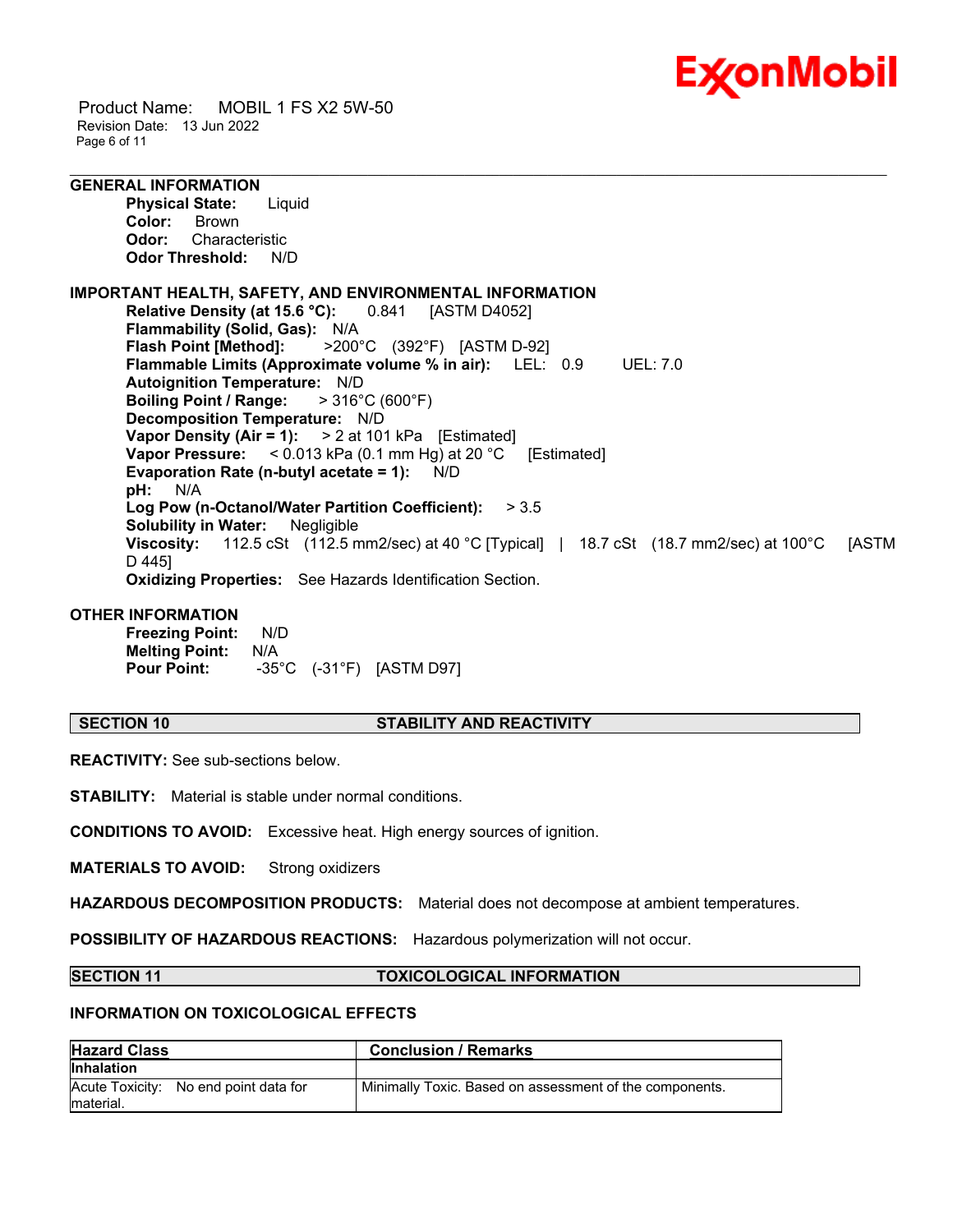# Ex⁄onMobil

 Product Name: MOBIL 1 FS X2 5W-50 Revision Date: 13 Jun 2022 Page 7 of 11

| Irritation: No end point data for material.                        | Negligible hazard at ambient/normal handling temperatures.                                                        |  |  |
|--------------------------------------------------------------------|-------------------------------------------------------------------------------------------------------------------|--|--|
| Ingestion                                                          |                                                                                                                   |  |  |
| Acute Toxicity: No end point data for<br>lmaterial.                | Minimally Toxic. Based on assessment of the components.                                                           |  |  |
| <b>Skin</b>                                                        |                                                                                                                   |  |  |
| Acute Toxicity: No end point data for<br>lmaterial.                | Minimally Toxic. Based on assessment of the components.                                                           |  |  |
| Skin Corrosion/Irritation: No end point data<br>lfor material.     | Negligible irritation to skin at ambient temperatures. Based on<br>assessment of the components.                  |  |  |
| Eye                                                                |                                                                                                                   |  |  |
| Serious Eye Damage/Irritation: No end point<br>ldata for material. | May cause mild, short-lasting discomfort to eyes. Based on<br>assessment of the components.                       |  |  |
| Sensitization                                                      |                                                                                                                   |  |  |
| Respiratory Sensitization: No end point data<br>lfor material.     | Not expected to be a respiratory sensitizer.                                                                      |  |  |
| Skin Sensitization: No end point data for<br>lmaterial.            | Not expected to be a skin sensitizer. Based on assessment of the<br>components.                                   |  |  |
| <b>Aspiration: Data available.</b>                                 | Not expected to be an aspiration hazard. Based on physico-<br>chemical properties of the material.                |  |  |
| Germ Cell Mutagenicity: No end point data<br>lfor material.        | Not expected to be a germ cell mutagen. Based on assessment of<br>the components.                                 |  |  |
| Carcinogenicity: No end point data for<br>lmaterial.               | Not expected to cause cancer. Based on assessment of the<br>components.                                           |  |  |
| Reproductive Toxicity: No end point data<br>lfor material.         | Not expected to be a reproductive toxicant. Based on assessment<br>of the components.                             |  |  |
| Lactation: No end point data for material.                         | Not expected to cause harm to breast-fed children.                                                                |  |  |
| Specific Target Organ Toxicity (STOT)                              |                                                                                                                   |  |  |
| Single Exposure: No end point data for<br>Imaterial.               | Not expected to cause organ damage from a single exposure.                                                        |  |  |
| Repeated Exposure: No end point data for<br>material.              | Not expected to cause organ damage from prolonged or repeated<br>exposure. Based on assessment of the components. |  |  |

\_\_\_\_\_\_\_\_\_\_\_\_\_\_\_\_\_\_\_\_\_\_\_\_\_\_\_\_\_\_\_\_\_\_\_\_\_\_\_\_\_\_\_\_\_\_\_\_\_\_\_\_\_\_\_\_\_\_\_\_\_\_\_\_\_\_\_\_\_\_\_\_\_\_\_\_\_\_\_\_\_\_\_\_\_\_\_\_\_\_\_\_\_\_\_\_\_\_\_\_\_\_\_\_\_\_\_\_\_\_\_\_\_\_\_\_\_\_

### **OTHER INFORMATION For the product itself:**

Component concentrations in this formulation would not be expected to cause skin sensitization, based on tests of the components, this formulation, or similar formulations.

Diesel engine oils: Not carcinogenic in animals tests. Used and unused diesel engine oils did not produce any carcinogenic effects in chronic mouse skin painting studies.

 Oils that are used in gasoline engines may become hazardous and display the following properties: Carcinogenic in animal tests. Caused mutations in vitro. Possible allergen and photoallergen. Contains polycyclic aromatic compounds (PAC) from combustion products of gasoline and/or thermal degradation products.

### **Contains:**

Synthetic base oils: Not expected to cause significant health effects under conditions of normal use, based on laboratory studies with the same or similar materials. Not mutagenic or genotoxic. Not sensitizing in test animals and humans.

**The following ingredients are cited on the lists below:** None.

--REGULATORY LISTS SEARCHED--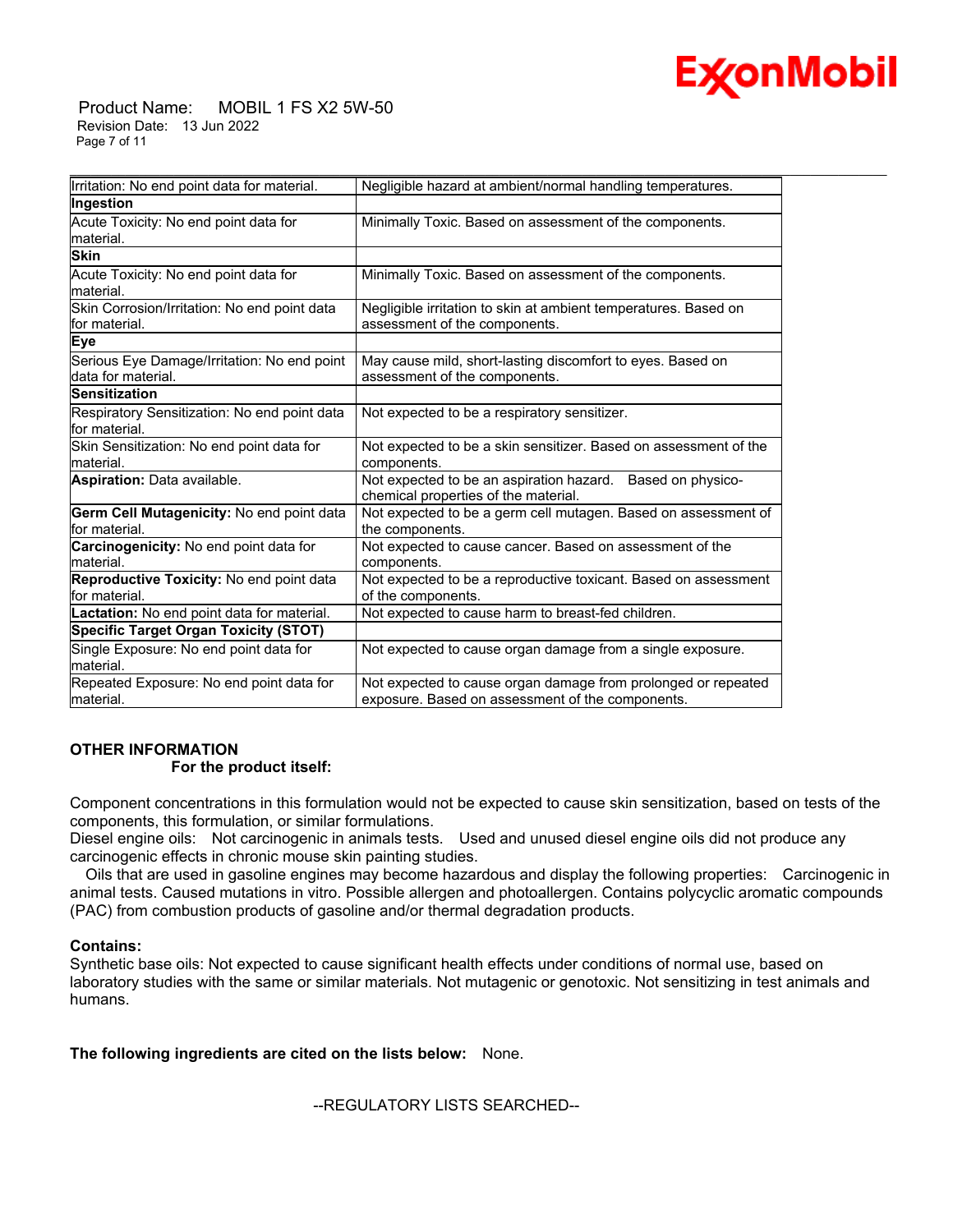

 Product Name: MOBIL 1 FS X2 5W-50 Revision Date: 13 Jun 2022 Page 8 of 11

| $1 =$ NTP CARC | $3 = IARC 1$  | $5 = IARC 2B$   |  |
|----------------|---------------|-----------------|--|
| $2 =$ NTP SUS  | $4 = IARC 2A$ | $6 = OSHA CARC$ |  |

#### **SECTION 12 ECOLOGICAL INFORMATION**

The information given is based on data for the material, components of the material, or for similar materials, through the application of bridging principals.

#### **ECOTOXICITY**

Material -- Not expected to be harmful to aquatic organisms.

#### **MOBILITY**

 Base oil component -- Low solubility and floats and is expected to migrate from water to the land. Expected to partition to sediment and wastewater solids.

#### **SECTION 13 DISPOSAL CONSIDERATIONS**

Disposal recommendations based on material as supplied. Disposal must be in accordance with current applicable laws and regulations, and material characteristics at time of disposal.

#### **DISPOSAL RECOMMENDATIONS**

Product is suitable for burning in an enclosed controlled burner for fuel value or disposal by supervised incineration at very high temperatures to prevent formation of undesirable combustion products. Protect the environment. Dispose of used oil at designated sites. Minimize skin contact. Do not mix used oils with solvents, brake fluids or coolants.

### **REGULATORY DISPOSAL INFORMATION**

RCRA Information: The unused product, in our opinion, is not specifically listed by the EPA as a hazardous waste (40 CFR, Part 261D), nor is it formulated to contain materials which are listed as hazardous wastes. It does not exhibit the hazardous characteristics of ignitability, corrositivity or reactivity and is not formulated with contaminants as determined by the Toxicity Characteristic Leaching Procedure (TCLP). However, used product may be regulated.

**Empty Container Warning** Empty Container Warning (where applicable): Empty containers may contain residue and can be dangerous. Do not attempt to refill or clean containers without proper instructions. Empty drums should be completely drained and safely stored until appropriately reconditioned or disposed. Empty containers should be taken for recycling, recovery, or disposal through suitably qualified or licensed contractor and in accordance with governmental regulations. DO NOT PRESSURISE, CUT, WELD, BRAZE, SOLDER, DRILL, GRIND, OR EXPOSE SUCH CONTAINERS TO HEAT, FLAME, SPARKS, STATIC ELECTRICITY, OR OTHER SOURCES OF IGNITION. THEY MAY EXPLODE AND CAUSE INJURY OR DEATH.

#### **SECTION 14 TRANSPORT INFORMATION**

**LAND (DOT):** Not Regulated for Land Transport

**LAND (TDG):** Not Regulated for Land Transport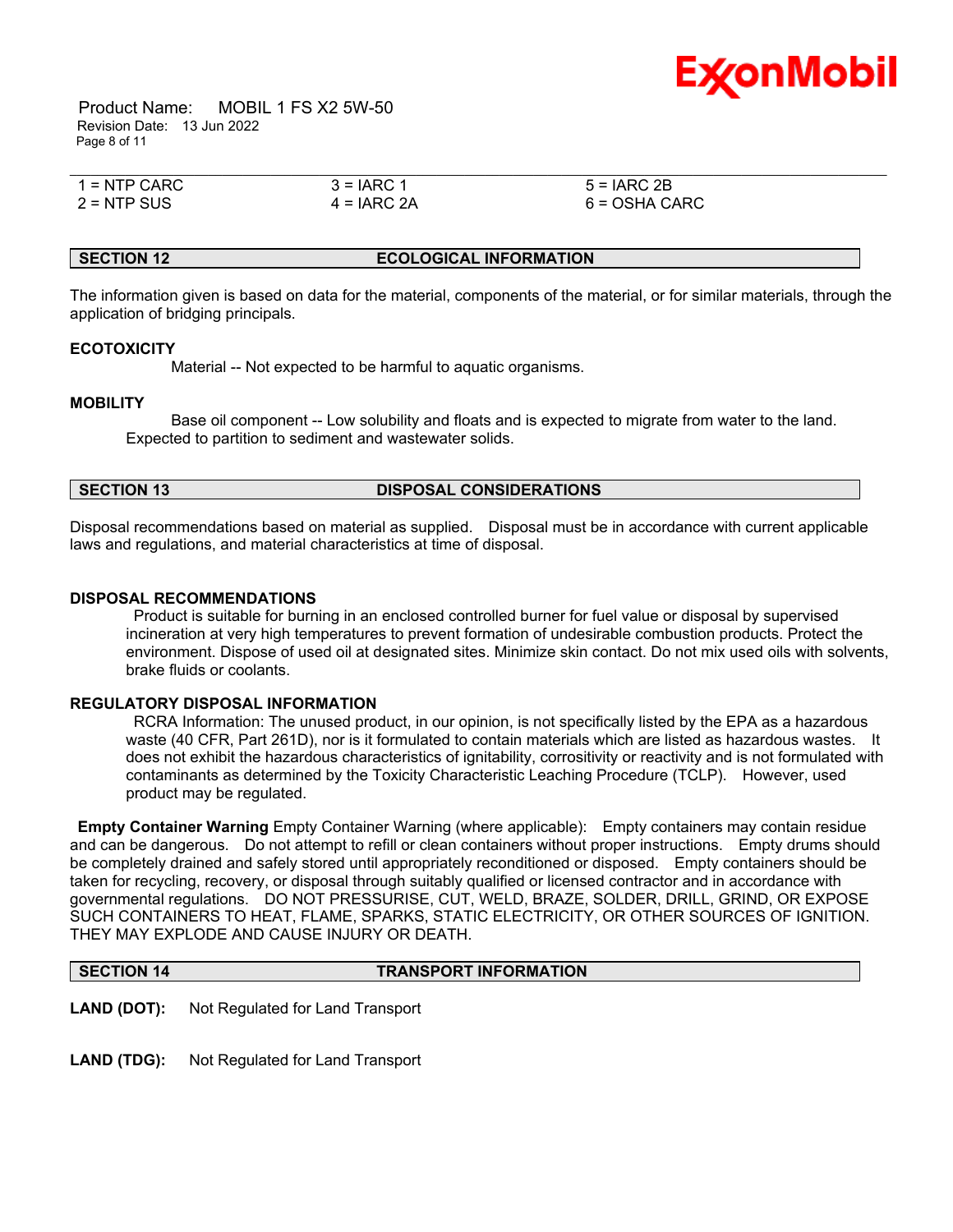

 Product Name: MOBIL 1 FS X2 5W-50 Revision Date: 13 Jun 2022 Page 9 of 11

**SEA (IMDG):** Not Regulated for Sea Transport according to IMDG-Code

**Marine Pollutant:** No

**AIR (IATA):** Not Regulated for Air Transport

#### **SECTION 15 REGULATORY INFORMATION**

**OSHA HAZARD COMMUNICATION STANDARD:** This material is not considered hazardous in accordance with OSHA HazCom 2012, 29 CFR 1910.1200.

\_\_\_\_\_\_\_\_\_\_\_\_\_\_\_\_\_\_\_\_\_\_\_\_\_\_\_\_\_\_\_\_\_\_\_\_\_\_\_\_\_\_\_\_\_\_\_\_\_\_\_\_\_\_\_\_\_\_\_\_\_\_\_\_\_\_\_\_\_\_\_\_\_\_\_\_\_\_\_\_\_\_\_\_\_\_\_\_\_\_\_\_\_\_\_\_\_\_\_\_\_\_\_\_\_\_\_\_\_\_\_\_\_\_\_\_\_\_

**Listed or exempt from listing/notification on the following chemical inventories:** AIIC, DSL, ENCS, ISHL, KECI, PICCS, TCSI, TSCA

 **Special Cases:**

| .              | 24.4                            |
|----------------|---------------------------------|
|                | วเสเนร                          |
| $-0.00$<br>ے د | -<br>Applv<br>`strictions<br>-- |

**SARA 302:** No chemicals in this material are subject to the reporting requirements of SARA Title III, Section 302

### **SARA (311/312) REPORTABLE GHS HAZARD CLASSES:** None.

**SARA (313) TOXIC RELEASE INVENTORY:** This material contains no chemicals subject to the supplier notification requirements of the SARA 313 Toxic Release Program.

#### **The following ingredients are cited on the lists below:**

| <b>IChemical Name</b>            | <b>CAS Number</b> | <b>List Citations</b> |
|----------------------------------|-------------------|-----------------------|
| LUB OILS (PET),                  | 72623-87-1        |                       |
| <b>HYDROTREATED NEUTRAL OIL-</b> |                   |                       |
| IBASEDC20-50                     |                   |                       |
| <b>ILUBRICATING OILS</b>         | 72623-86-0        |                       |
| (PETROLEUM),                     |                   |                       |
| HYDROTREATED NEUTRAL OIL-        |                   |                       |
| IBASED                           |                   |                       |
| <b>SEVERELY HYDROTREATED</b>     | 64742-54-7        | 1, 4, 17, 18, 19      |
| <b>I</b> HEAVY PARAFFINIC        |                   |                       |
| IDISTILLATE                      |                   |                       |
| <b>SEVERELY HYDROTREATED</b>     | 64742-54-7        | 17, 18, 19            |
| <b>I</b> HEAVY PARAFFINIC        |                   |                       |
| IDISTILLATE                      |                   |                       |
| <b>ZINC ALKYL</b>                | 113706-15-3       | 15                    |
| <b>IDITHIOPHOSPHATE</b>          |                   |                       |
| ZINC BIS(O,O-DIISOOCTYL)         | 28629-66-5        | 15                    |
| <b>BIS(DITHIOPHOSPHATE)</b>      |                   |                       |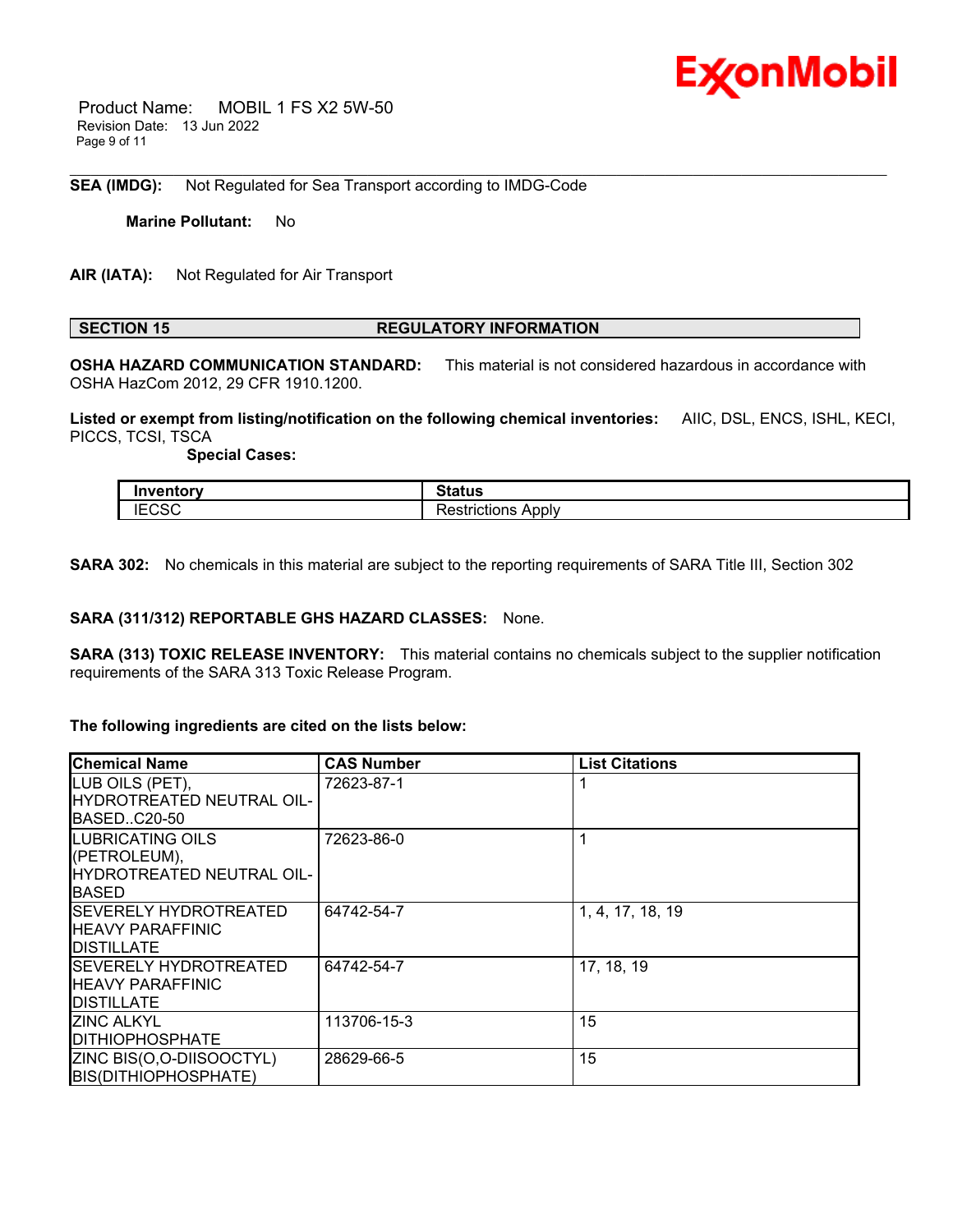

 Product Name: MOBIL 1 FS X2 5W-50 Revision Date: 13 Jun 2022 Page 10 of 11

#### --REGULATORY LISTS SEARCHED--

\_\_\_\_\_\_\_\_\_\_\_\_\_\_\_\_\_\_\_\_\_\_\_\_\_\_\_\_\_\_\_\_\_\_\_\_\_\_\_\_\_\_\_\_\_\_\_\_\_\_\_\_\_\_\_\_\_\_\_\_\_\_\_\_\_\_\_\_\_\_\_\_\_\_\_\_\_\_\_\_\_\_\_\_\_\_\_\_\_\_\_\_\_\_\_\_\_\_\_\_\_\_\_\_\_\_\_\_\_\_\_\_\_\_\_\_\_\_

| $1 = ACGIH ALL$ | $6 = TSCA$ 5a2     | $11 = CA$ P65 REPRO | $16 = MN$ RTK |
|-----------------|--------------------|---------------------|---------------|
| $2 = ACGIH A1$  | $7 = TSCA5e$       | $12$ = CA RTK       | $17 = NJ RTK$ |
| $3 = ACGH A2$   | $8 = TSCA6$        | $13 = IL$ RTK       | $18 = PA RTK$ |
| $4 = OSHA Z$    | $9 = TSCA 12b$     | $14 = I A RTK$      | 19 = RI RTK   |
| $5 = TSCA4$     | $10 = CA$ P65 CARC | $15 = M1 293$       |               |

Code key: CARC=Carcinogen; REPRO=Reproductive

| SECTION 16 | <b>OTHER INFORMATION</b> |
|------------|--------------------------|

 $N/D$  = Not determined,  $N/A$  = Not applicable

### **KEY TO THE H-CODES CONTAINED IN SECTION 3 OF THIS DOCUMENT (for information only):**

H303: May be harmful if swallowed; Acute Tox Oral, Cat 5

H304: May be fatal if swallowed and enters airways; Aspiration, Cat 1

H315: Causes skin irritation; Skin Corr/Irritation, Cat 2

H317: May cause allergic skin reaction; Skin Sensitization, Cat 1

H318: Causes serious eye damage; Serious Eye Damage/Irr, Cat 1

H373: May cause damage to organs through prolonged or repeated exposure; Target Organ, Repeated, Cat 2

H401: Toxic to aquatic life; Acute Env Tox, Cat 2

H411: Toxic to aquatic life with long lasting effects; Chronic Env Tox, Cat 2

### **THIS SAFETY DATA SHEET CONTAINS THE FOLLOWING REVISIONS:**

Composition: Component Table information was modified.

Section 01: Company Contact Methods information was modified.

Section 06: Protective Measures information was modified.

Section 08: Exposure Limits Table information was modified.

Section 09: Flash Point C(F) information was modified.

Section 09: Pour Point C(F) information was modified.

Section 09: Relative Density information was modified.

Section 09: Vapor Pressure information was added.

Section 09: Viscosity information was modified.

Section 11 Substance Toxicology table information was deleted.

Section 15: List Citations Table information was modified.

Section 15: National Chemical Inventory Listing information was modified.

Section 15: Special Cases Table information was added.

Section 16: MSN, MAT ID information was modified.

----------------------------------------------------------------------------------------------------------------------------------------------------- The information and recommendations contained herein are, to the best of ExxonMobil's knowledge and belief, accurate and reliable as of the date issued. You can contact ExxonMobil to insure that this document is the most current available from ExxonMobil. The information and recommendations are offered for the user's consideration and examination. It is the user's responsibility to satisfy itself that the product is suitable for the intended use. If buyer repackages this product, it is the user's responsibility to insure proper health, safety and other necessary information is included with and/or on the container. Appropriate warnings and safe-handling procedures should be provided to handlers and users. Alteration of this document is strictly prohibited. Except to the extent required by law, republication or retransmission of this document, in whole or in part, is not permitted. The term, "ExxonMobil" is used for convenience, and may include any one or more of ExxonMobil Chemical Company, Exxon Mobil Corporation, or any affiliates in which they directly or indirectly hold any interest.